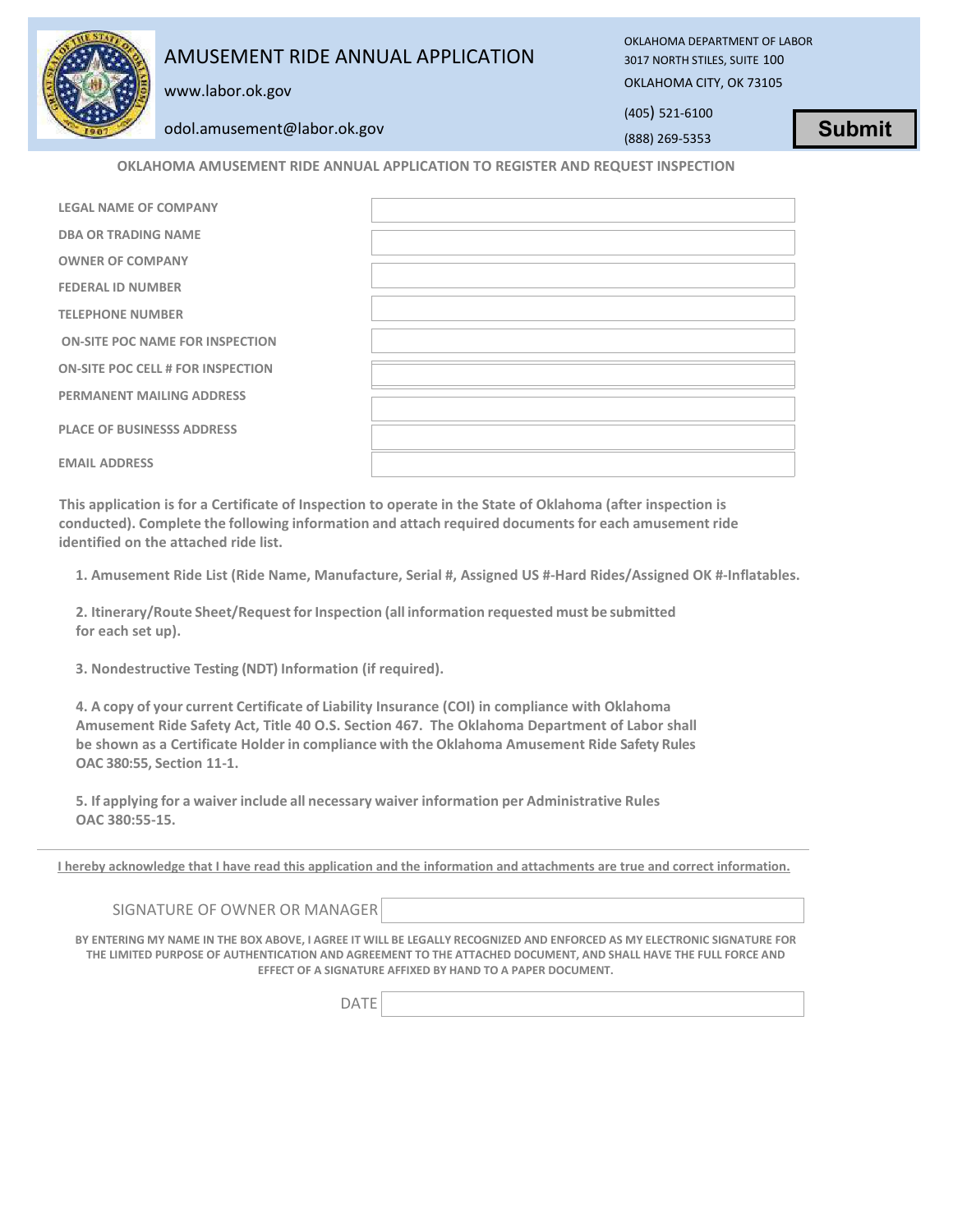## ITINERARY IN THE STATE OF OKLAHOMA

ADVANCE NOTICE FOR REQUESTS OF INSPECTION TO THE DEPARTMENT OF LABOR MUST BE RECIEVED A MINIMUM OF 72 HOURS (3 BUSINESS DAYS) PRIOR TO INSPECTION

LIST ALL LOCATIONS, DIRECTIONS TO LOCATIONS, PLAY DATES, THE TIME AND DAY YOU NEED AN INSPECTION PRIOR TO OPERATION

| <b>COMPLETE ADDRESS</b><br>WHERE INSPECTION WILL<br>BE CONDUCTED | DATE<br><b>INSPECTION</b><br><b>REQUESTED</b> | TIME<br><b>INSPECTION</b><br><b>REQUESTED</b> | <b>NUMBER OF</b><br><b>INFLATABLES</b><br><b>FOR THIS</b><br><b>INSPECTION</b> | <b>NUMBER OF</b><br><b>HARD RIDES</b><br><b>FOR THIS</b><br><b>INSPECTION</b> | DATE SHOW<br><b>OPENS</b> | DATE SHOW<br><b>CLOSES</b> |
|------------------------------------------------------------------|-----------------------------------------------|-----------------------------------------------|--------------------------------------------------------------------------------|-------------------------------------------------------------------------------|---------------------------|----------------------------|
|                                                                  |                                               | AM                                            |                                                                                |                                                                               |                           |                            |
|                                                                  |                                               | AM                                            |                                                                                |                                                                               |                           |                            |
|                                                                  |                                               | AM                                            |                                                                                |                                                                               |                           |                            |
|                                                                  |                                               | AM                                            |                                                                                |                                                                               |                           |                            |
|                                                                  |                                               | AM                                            |                                                                                |                                                                               |                           |                            |
|                                                                  |                                               | AM                                            |                                                                                |                                                                               |                           |                            |
|                                                                  |                                               | AM                                            |                                                                                |                                                                               |                           |                            |
|                                                                  |                                               | AM                                            |                                                                                |                                                                               |                           |                            |
|                                                                  |                                               | AM                                            |                                                                                |                                                                               |                           |                            |
|                                                                  |                                               | $\mathsf{AM}$                                 |                                                                                |                                                                               |                           |                            |
|                                                                  |                                               | $\mathsf{AM}$                                 |                                                                                |                                                                               |                           |                            |
|                                                                  |                                               | $\mathsf{AM}$                                 |                                                                                |                                                                               |                           |                            |
|                                                                  |                                               | $\mathsf{AM}$                                 |                                                                                |                                                                               |                           |                            |
|                                                                  |                                               | $\mathsf{AM}$                                 |                                                                                |                                                                               |                           |                            |